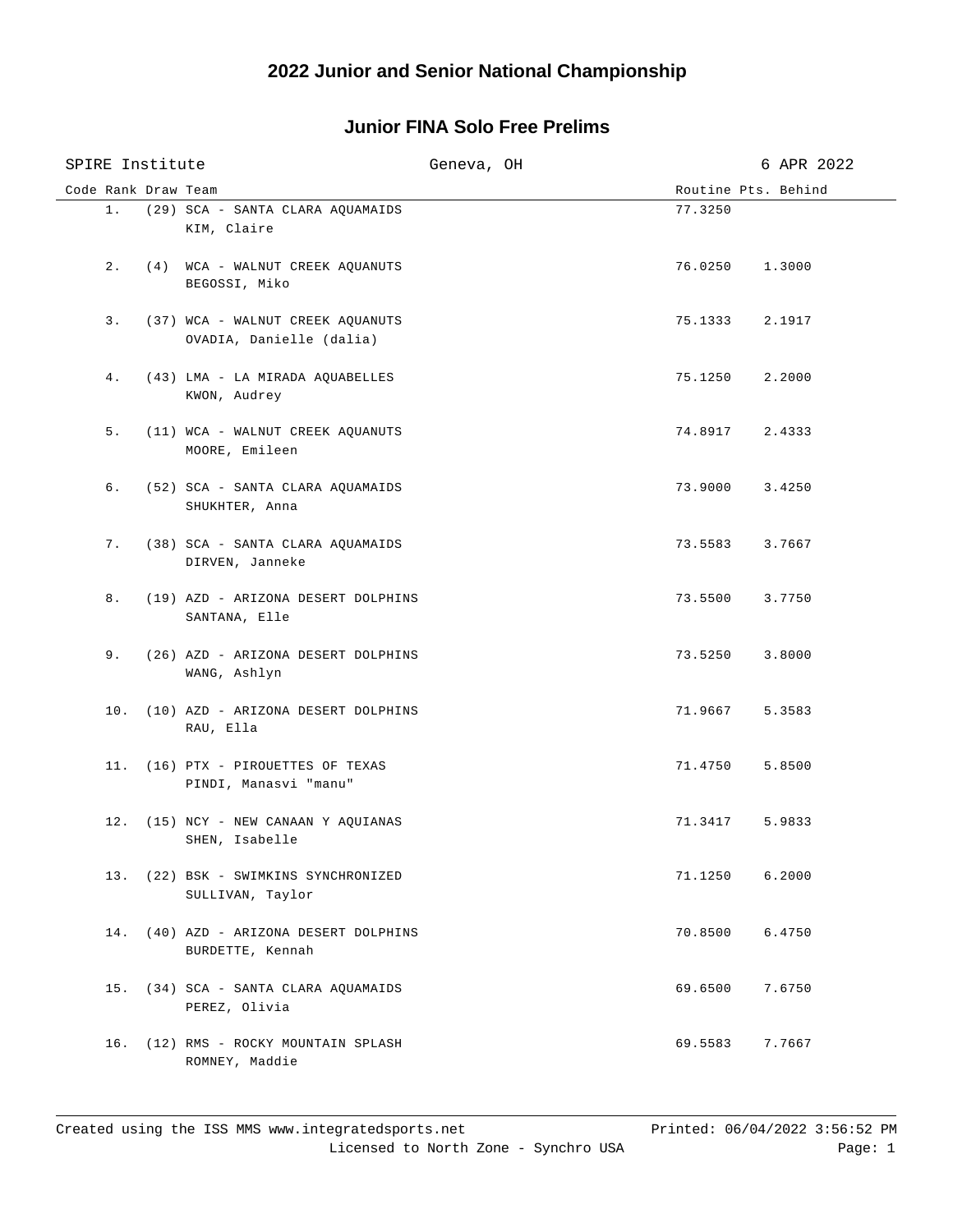| SPIRE Institute     | Geneva, OH                                                      |                 | 6 APR 2022          |
|---------------------|-----------------------------------------------------------------|-----------------|---------------------|
| Code Rank Draw Team |                                                                 |                 | Routine Pts. Behind |
|                     | 17. (30) NCY - NEW CANAAN Y AQUIANAS<br>ZERRUSEN, Justine       | 69.3167 8.0083  |                     |
|                     | 18. (28) OPT - OPTIMA SYNCHRO<br>PARADIS, Julia                 | 69.0417 8.2833  |                     |
|                     | 19. (21) NVN - NORTHERN VIRGINIA NEREIDS<br>EVANS, Rikki        | 68.8833 8.4417  |                     |
|                     | 20. (3) FCS - HOUSTON SYNCHROSTARS<br>CHIU, Rebekah             | 68.8167 8.5083  |                     |
|                     | 21. (6) PTX - PIROUETTES OF TEXAS<br>VALDEZ, Nathalia           | 68.7250 8.6000  |                     |
|                     | 22. (51) AYA - AUSTIN ANGELFISH<br>KIM, Emma                    | 68.6000 8.7250  |                     |
|                     | 23. (32) AZD - ARIZONA DESERT DOLPHINS<br>PORTILLA-VILLOTA, Luz | 68.5333 8.7917  |                     |
|                     | 24. (1) BSK - SWIMKINS SYNCHRONIZED<br>STARCK, Jamie            | 68.2667 9.0583  |                     |
|                     | 25. (33) CSG - CINCINNATI YMCA SYNCHROGATORS<br>ALMOND, Madi    | 67.9583 9.3667  |                     |
|                     | 26. (45) BSK - SWIMKINS SYNCHRONIZED<br>ERMER, Carly            | 67.5083 9.8167  |                     |
|                     | 27. (46) LMA - LA MIRADA AQUABELLES<br>SHODA, Venice            | 67.2917 10.0333 |                     |
|                     | 28. (13) OCC - OHIO CORALINAS SYNCHRO<br>ORTIZ, Lilly           | 66.8667 10.4583 |                     |
|                     | 29. (25) NCY - NEW CANAAN Y AOUIANAS<br>GALCHENKO, Elizaveta    | 66.5083         | 10.8167             |
|                     | 30. (27) NCY - NEW CANAAN Y AQUIANAS<br>MATHEWS, Alexandra      | 65.9000         | 11.4250             |
|                     | 31. (31) SWW - SUNCOAST WATERWORKS<br>AVLONITIS, Bianca         | 65.8583         | 11.4667             |
|                     | 32. (2) RMS - ROCKY MOUNTAIN SPLASH<br>JOHNSON, Devin           | 65.7250         | 11.6000             |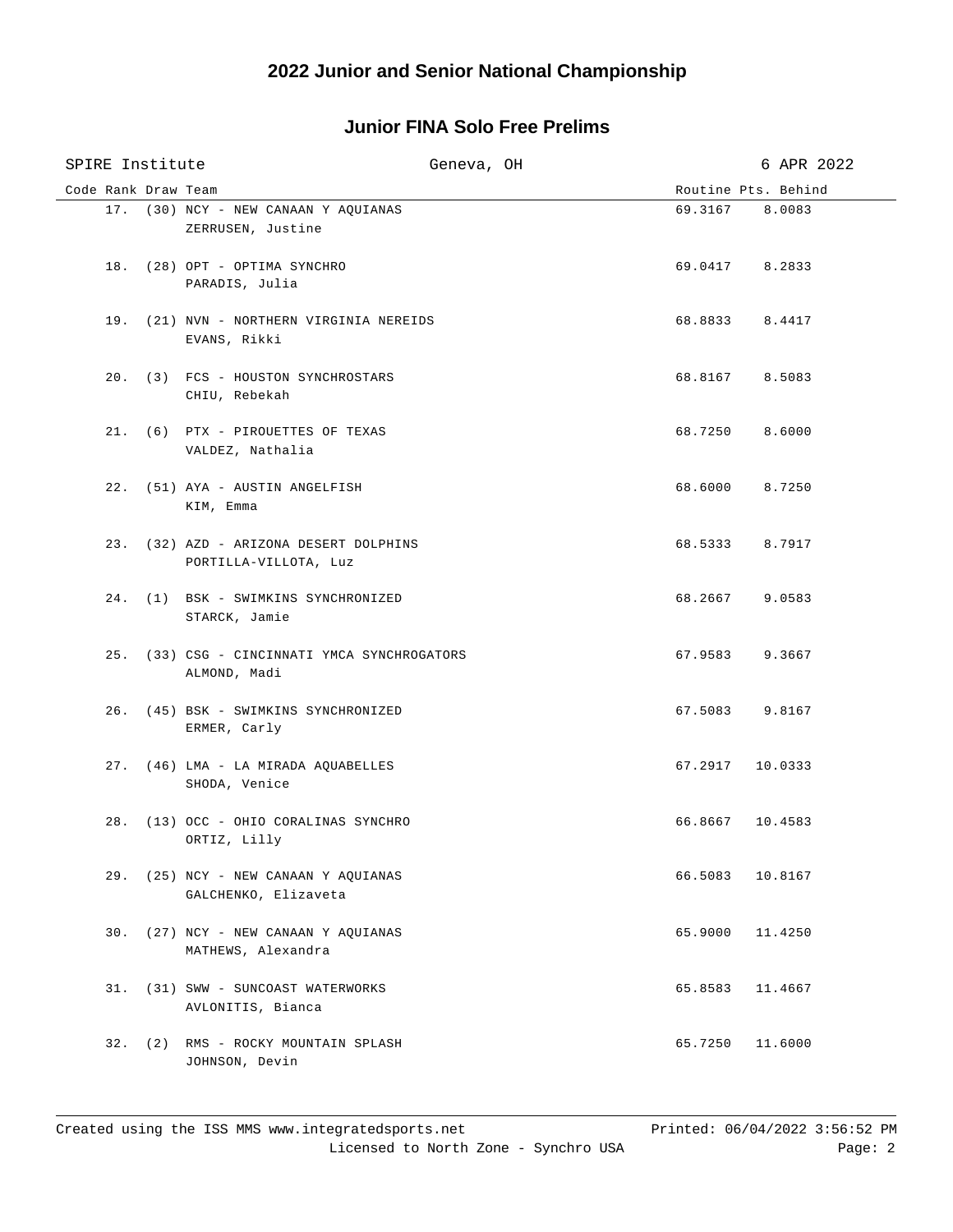| SPIRE Institute     |                                                               | Geneva, OH |                     | 6 APR 2022 |
|---------------------|---------------------------------------------------------------|------------|---------------------|------------|
| Code Rank Draw Team |                                                               |            | Routine Pts. Behind |            |
|                     | 33. (18) MST - M SYNCHRONIZED SWIM TEAM<br>BERNARDES, Julia   |            | 65.5250             | 11,8000    |
|                     | 34. (23) ARU - ARUBA AQUATICS FEDERATION<br>MORALES, Mikayla  |            | 65.4417 11.8833     |            |
|                     | 35. (36) PWS - PACIFIC WAVES SYNCHRO<br>KIZIS, Lisa           |            | 65.2750 12.0500     |            |
|                     | 36. (44) BSK - SWIMKINS SYNCHRONIZED<br>MCNAMARA, Caitlin     |            | 65.2417 12.0833     |            |
|                     | 37. (35) CSG - CINCINNATI YMCA SYNCHROGATORS<br>GERHARDT, Ana |            | 64.9833 12.3417     |            |
|                     | 38. (24) IMS - IMAGINE SYNCHRO<br>VASILCHENKO, Daria          |            | 64.5583 12.7667     |            |
|                     | 39. (47) AYS - ANA YMCA SYNCHRO<br>MCKINNON, Elizabeth        |            | 64.4917 12.8333     |            |
|                     | 40. (8) CSW - CHARLOTTESVILLE SWANS<br>ELHART, Courtney       |            | 64.0250 13.3000     |            |
|                     | 41. (48) CBS - CAMBRIDGE SYNCHRO<br>VAILLANCOURT, Alexa       |            | 63.2000 14.1250     |            |
|                     | 42. (39) IMS - IMAGINE SYNCHRO<br>FROST, Zoe                  |            | 62.7250 14.6000     |            |
|                     | 43. (9) SGS - SAN DIEGUITO SYNCHRO<br>LIGANI, Asena           |            | 62.4833 14.8417     |            |
|                     | 44. (49) NVN - NORTHERN VIRGINIA NEREIDS<br>LARRAIN, Eva      |            | 62.4500 14.8750     |            |
|                     | 45. (17) MST - M SYNCHRONIZED SWIM TEAM<br>SOHN, Hayoung      |            | 62.3167 15.0083     |            |
| 46.                 | (41) AYA - AUSTIN ANGELFISH<br>ZOU, Reina                     |            | 62.0750             | 15.2500    |
| 47.                 | (5) SSS - SACRAMENTO SYNCHRO SWIM TEAM<br>GREENWOOD, Marina   |            | 61.2167             | 16.1083    |
| 48.                 | (42) NVN - NORTHERN VIRGINIA NEREIDS<br>SONG, Sarah           |            | 60.5417             | 16.7833    |